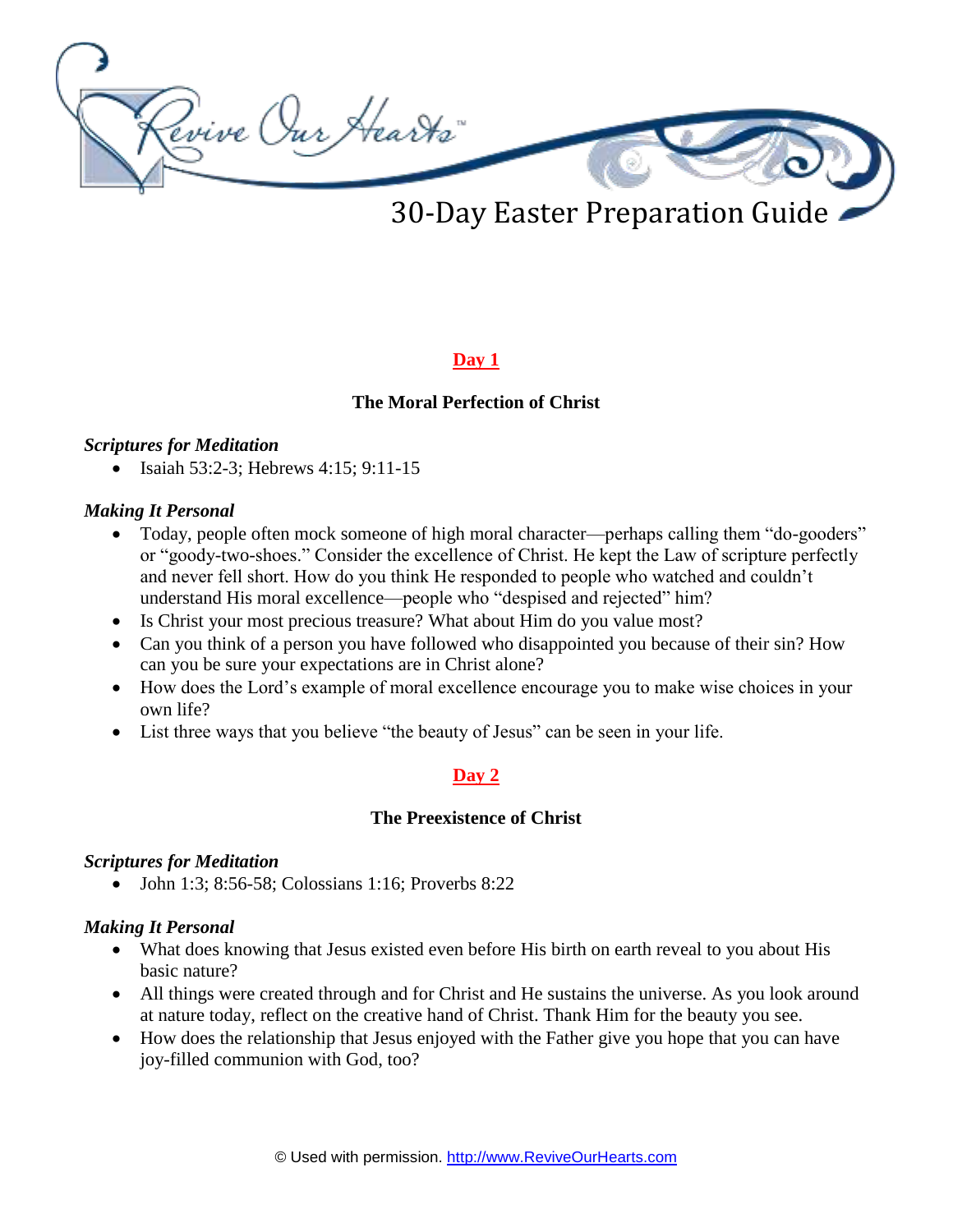### **The Incarnation of Christ**

#### *Scriptures for Meditation*

• Luke 1:26-38; 2:1-20; Philippians 2:6-7

### *Making It Personal*

- It is one thing to put out a nativity scene at Christmas, and quite another to remember *why* Jesus came. What is the most meaningful thing you do at Christmas-time to celebrate the coming of Christ?
- There are so many beautiful carols we sing at Christmas. If you have a hymn book handy, sing all the verses of "Hark! The Herald Angels Sing" *today*, to celebrate Christ's coming. Or sing another song that warms your heart and helps you focus on Jesus, like the simple chorus, "Oh, come let us adore Him... Christ, the Lord."
- The Christmas story doesn't just include a cradle; it looks forward to a cross. The Bible teaches that Jesus came to be our Savior. Consider what your life would be like if no Savior had come. Where would you place your hope for forgiveness? For freedom and fullness in life? For your future in eternity? Thank God for giving us His Son.
- When was the last time—other than at Christmas—that you shared with someone the reason Jesus came?

# **Day 4**

### **The Childhood of Christ**

#### *Scriptures for Meditation*

• Luke 2:39-40, 52; Colossians 1:10, 28

- Like any child, Jesus grew in every area of life. His life was balanced, without any area lagging behind. Consider your own life. How are you doing physically, mentally, emotionally, and spiritually? Are you living in balance? If not, what can you do to encourage balanced growth?
- If you have or teach children, or have influence on children or grandchildren, is there something you can do to encourage balanced growth in their lives?
- Sometimes we want "instant" growth, but Jesus' growth was gradual as he came to maturity, depending on the grace of God. Discipline, training, and the normal process of learning were involved. In an area of need in your life, how can you add in daily discipline or training to encourage steady growth?
- If you are a parent, what is your vision for your child/children? What can you do to be more intentional in planting wise, godly "seeds" for growth into their lives?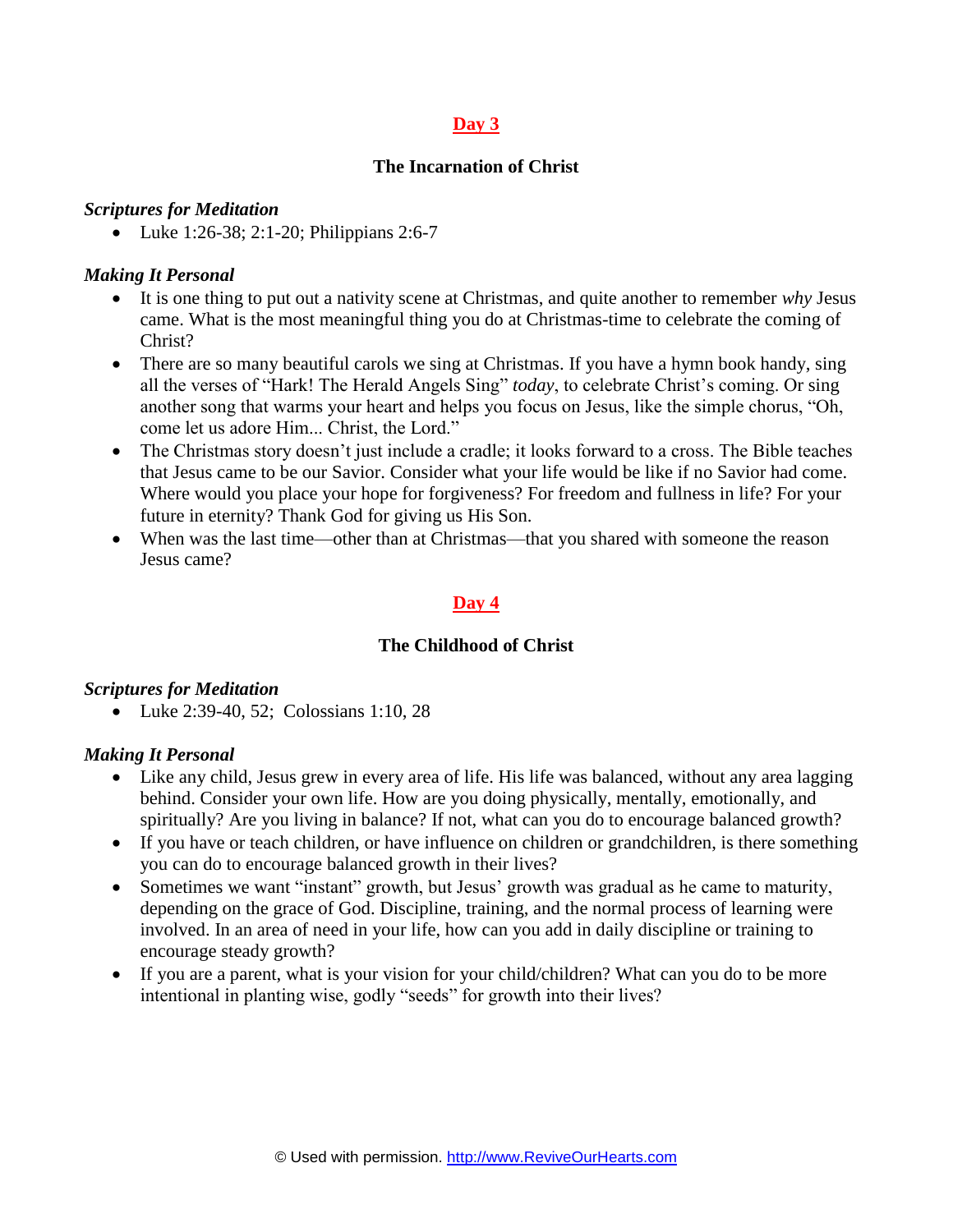### **The Earthly Occupation of Christ**

#### *Scriptures for Meditation*

• Matthew 13:55; Mark 6:3; 1 Thessalonians 4:10-12; 2 Thessalonians  $3:7-12$ 

### *Making It Personal*

- How do you view your daily work or your career? How do you think God views the work of your hands?
- We would expect that Jesus always worked with excellence. Do you labor with determination to do your best, not shirking away from work, but striving for excellence to the glory of God? If not, why not ... and what can you change?
- The world often values impressive achievements or impressive occupations. God's ways are not our ways. He values faithfulness and obedience, even in the most obscure task. Consider your life work. Are you faithful and obedient to God's calling? Do you appreciate others who are? Tell someone in a "lowly" job how much you appreciate what they do.
- Jesus was a "single" who honored God. If you are single, what are your thoughts about God's present calling in your life? Any struggles? How can you follow Jesus example of singleness?

### **Day 6**

### **The Baptism of Christ**

#### *Scriptures for Meditation*

• Matthew 3:1-17; Luke 3:15-16, 21-22; Romans 6:1-4

- How was Jesus' baptism different from the baptism most people experience? According to the scriptures, why did He submit to baptism when he had no need for repentance?
- Have you been baptized? See if you can explain the significance of your baptism in one sentence.
- Considering some of the miracles that happened at Jesus baptism—the heavens opening, the descending dove, the Father's words—what does this reveal about who Jesus is?
- Jesus was full of the Holy Spirit and led by Him (Luke 4:1). How is the Spirit of God empowering you for service, or helping you with your daily tasks? Do you ask for His help?
- God, the Father, said he was "well pleased" with Jesus. Are you? Are you delighting in and worshipping Him? Sing a song of praise as an expression of your heart (such as "I Love You, Lord").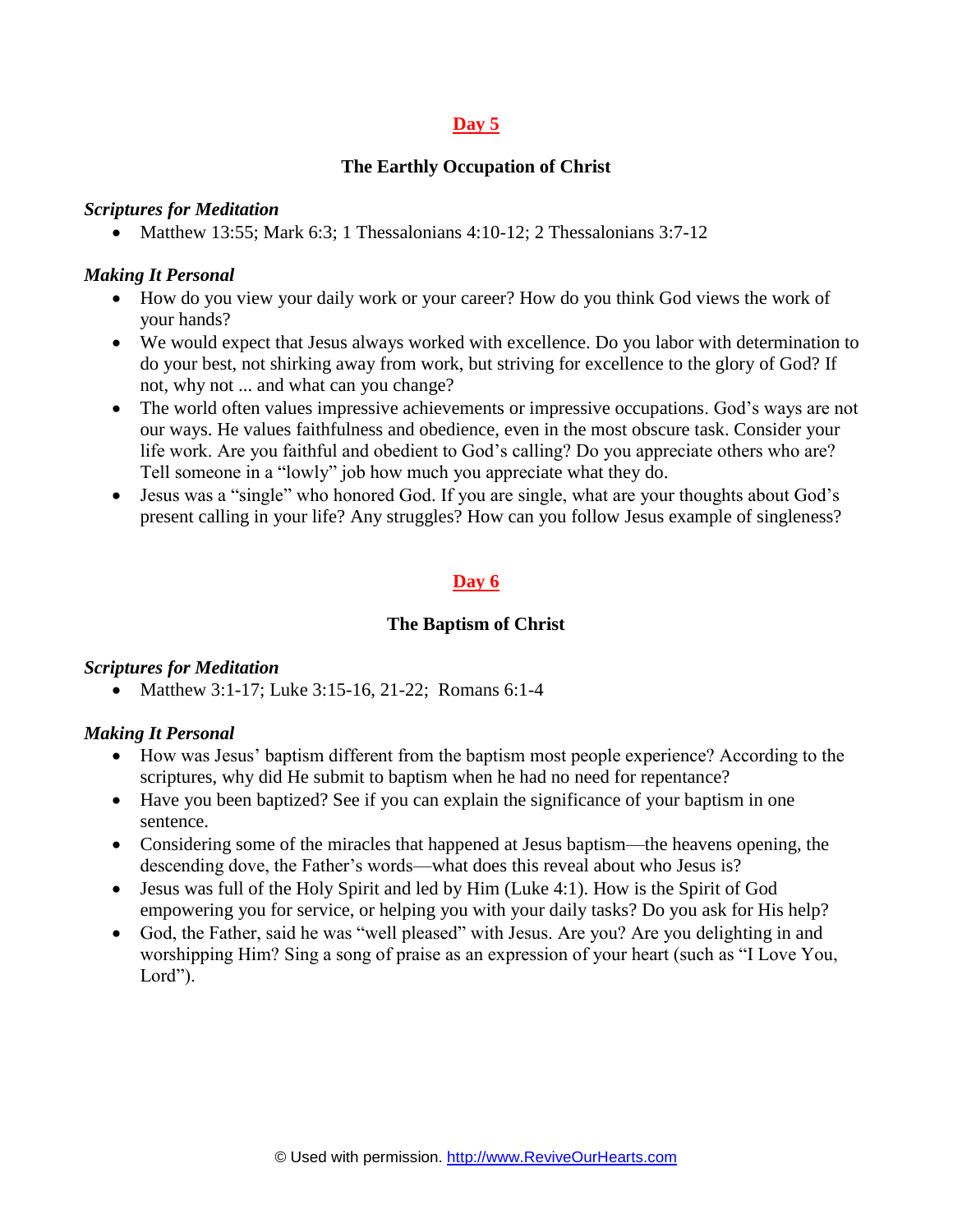### **The Temptation of Christ**

#### *Scriptures for Meditation*

• Luke 4:1-13; 1 Corinthians 10:13-14; Hebrews 2:18, 4:15-16; James 1:13-14

### *Making It Personal*

- Temptation is not sin, but we cross the line when we respond to temptation (by attitude or action) in ways that do not please God or align with the Word of God. What is your first "signal" that you might be crossing that line?
- Think about the statement that Jesus was "tempted in every way—just as we are—yet he did not sin." Jesus used the Word as his powerful "way out" of temptation. Think about a temptation you experienced recently. Did you discover God's "way out" so you did not sin? Why or why not? Did you use the Word to combat your enemy?
- Why do you think Satan tempts us so often?
- What part does hanging around evil people play in the frequency of temptation?

# **Day 8**

### **The Deity of Christ**

#### *Scriptures for Meditation*

 $\bullet$  Isaiah 7:14, 9:6; Matthew 1:23; Mark 14:61-62; John 1:1, 14; John 8:58, 10:30; 14:9-10; Colossians 1:15-17; Revelation 19:11-16

- If Jesus were merely a man, and not also God, we would have no basis for serving or worshipping Him. Yet the scriptures are clear that Jesus, the Son of God, *is* God! As you consider His claim in John 10:30, ask yourself whether you honor the Son in the same way you honor the Father.
- Why do you think people today prefer a human Jesus—a good man, teacher, philosopher, or prophet—rather than a Jesus who is God?
- Jesus asked his followers why they called Him "Lord" (Master), yet did not obey Him (Luke 6:46). That is a convicting question, isn't it? It suggests accountability. Ask your Master, "Where am I not obeying you, Lord?" Then make a clear choice to obey.
- The secular world and religious pluralists scoff when we say that Jesus is the "only way" to God. What would be your answer to someone who says Jesus can't be the only way?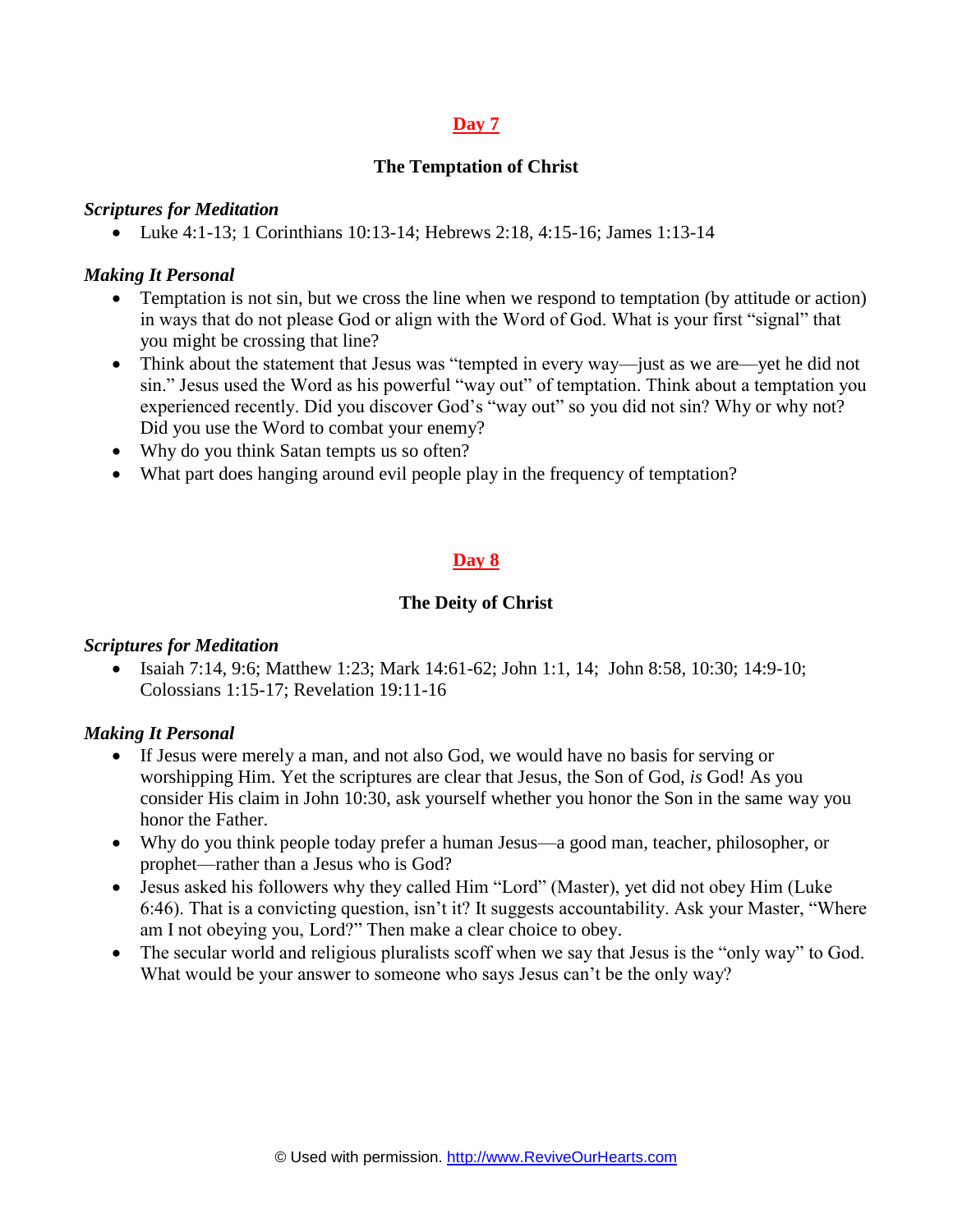#### **The Humanity of Christ**

#### *Scriptures for Meditation*

• Matthew 4:2; Mark 1:40-45; Luke 4:38, 7:11-17, 24:36-40; John 4:6; Philippians 2:6-8; 1 Timothy 2:5-6; Hebrews 5:7

#### *Making It Personal*

- Why does it matter to you that God the Son became human in order to offer you the opportunity to become a child of God (Galatians 4:4-5)? Do you appreciate salvation in Christ? How should this affect your attitude toward sin? (Read 1 Peter 2:21-22.)
- Jesus clearly showed us the Father's compassion as He healed others and met their needs. How can you model the compassion of Jesus this week?
- Because Jesus was fully God and fully human, He not only understands when you struggle, He is in the position to help you (Hebrews 2:17-18).
- Years ago, it was popular to ask, "What Would Jesus Do? (WWJD?) We are blessed to see many examples of what Jesus actually *did* do. What actions or attitudes of Jesus encourage you in your own walk of faith?

### **Day 10**

#### **The Manliness of Christ**

#### *Scriptures for Meditation*

• Joshua 1:6-8; Isaiah 42:1-3; Matthew 12:17-21; 1 Corinthians 16:13-14; Ephesians 5:1-2; Philippians 2:5-7;

- The world's image of Christ is often portrayed in artwork. Is it accurate? How have the paintings and sculptures of Jesus affected your view of Him?
- What is the scripture's portrayal of Jesus' manhood, according to the verses for meditation?
- Name some of the human (but completely holy) emotions you see in Jesus from the Gospels. What other righteous emotions do you think He had that are not revealed in the scriptures?
- There was something about Jesus that drew people to Him. What character trait of Jesus, as shown in his behavior while on earth, most inspires you to live for God?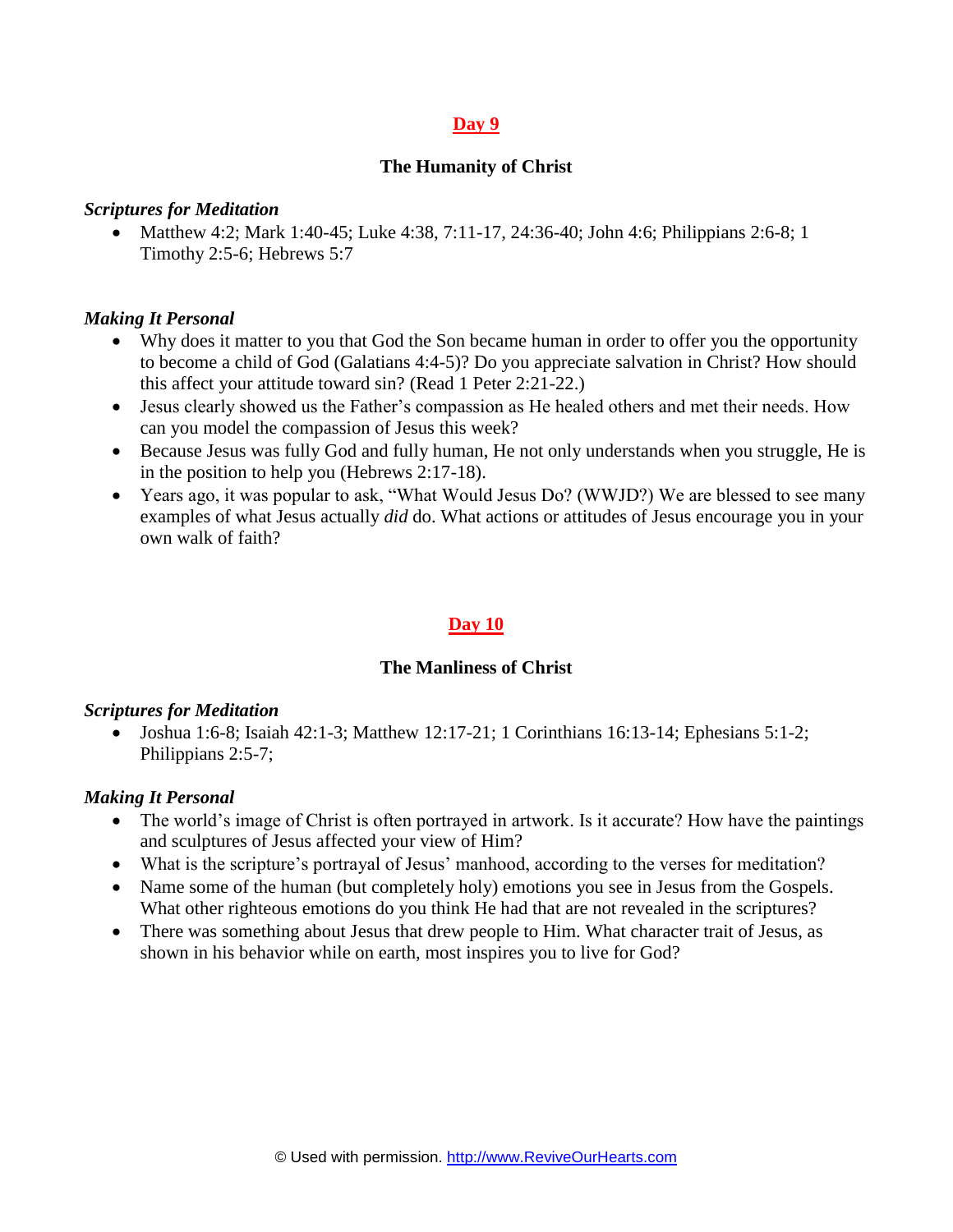#### **The Sinlessness of Christ**

#### *Scriptures for Meditation*

• Matthew 1:18, 15:10, 27:4; Luke 1:31-35, 4:34, 23:41; John 1:29, 8:29, 46; 1 Peter 2:22; Hebrews 7:26-27; 1 John 3:5

#### *Making It Personal*

- One of the strongest attacks on Jesus is the circumstances of His birth. Why was it crucial that Jesus be born of a virgin?
- Why was it important for Jesus, the Lamb of God, to be sinless?
- Jesus' family and friends watched Him for many years. They would know if Jesus sinned. Those closest to Him, like John, his half-brother, said he was sinless. While we cannot achieve sinlessness today, we do not have to let it reign in our lives (Romans 6:6-13) because of what Jesus did for us. How does this passage in Romans say we can have victory over sin?
- Jesus was your substitute. He died for sin on your behalf. Take a few minutes to ponder that, and express your gratitude to God.

# **Day 12**

#### **The Transfiguration of Christ**

#### *Scriptures for Meditation*

• Matthew 16:21-23, 17:1-6; Luke 9:28-36; John 1:14; Romans 12:2; 2 Corinthians 3:18; Philippians 3:20-21; 2 Peter 1:16-18

- In the Old Testament, the Children of Israel sense the presence of God's glory in a pillar of fire, a cloud, and even a burning bush; but in the New Testament, the disciples saw the glory of God in one man, Jesus, during His transfiguration. Why couldn't they see His glory the rest of their time with Him?
- Consider Peter's spontaneous outburst at the Transfiguration. What was he misunderstanding about this important event?
- If not for Jesus, we would all be terrified of God, just like the disciples who fell down as God spoke from heaven. Read John 3:16-21, 36; Hebrews 4:15-16; and 1 Thessalonians 5:9 to see how Jesus satisfied God's righteous wrath over sin, offering us freedom to come to God as our Father.
- The believer anticipates total transformation into the likeness of Christ. What do you most anticipate in that change?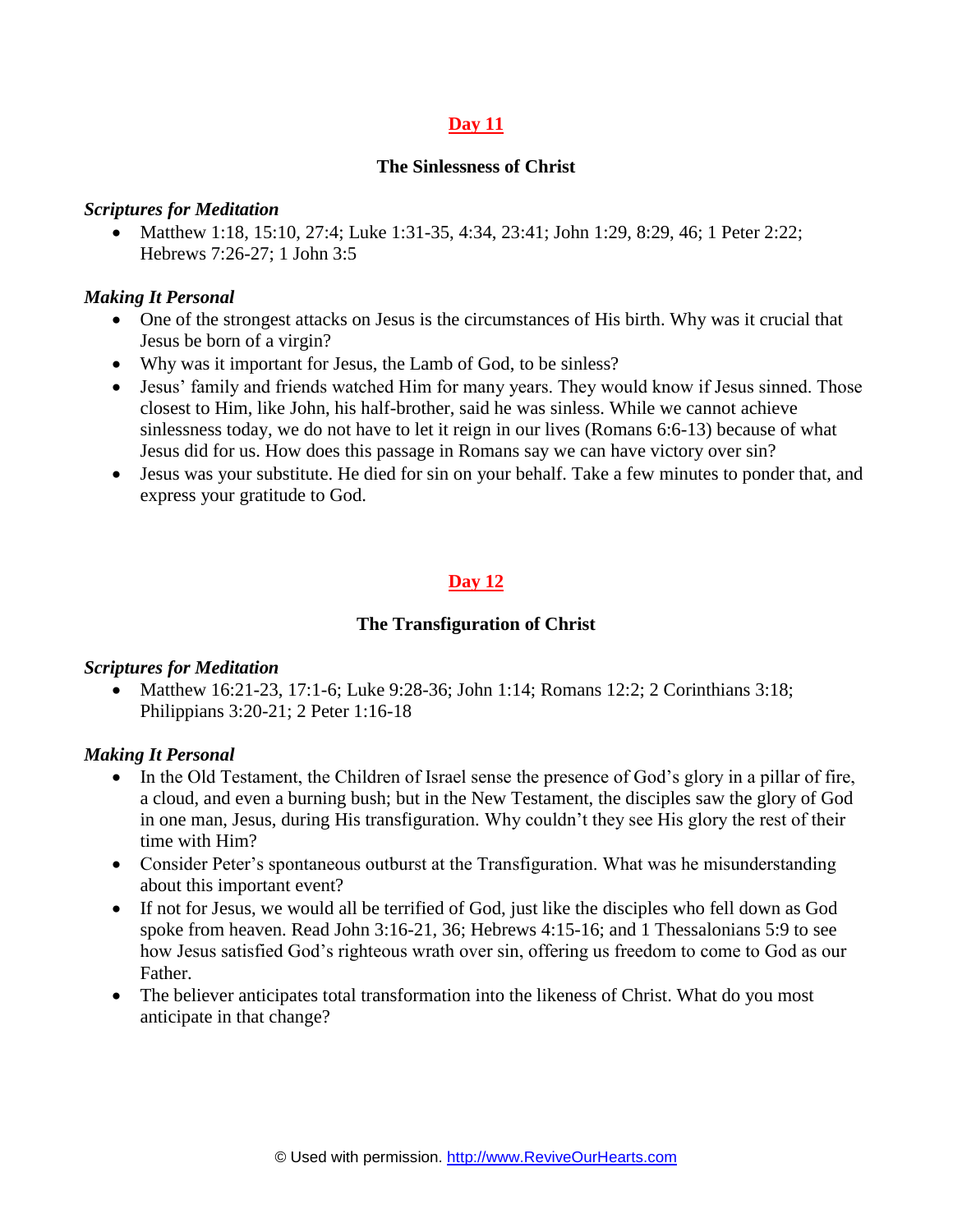### **The Prophetic Ministry of Christ**

### *Scriptures for Meditation*

• Luke 7:16; John 4:19, 6:14, 7:16, 7:40, 12:49-50, 17:8

### *Making It Personal*

- Peter declared that we should pay attention to Jesus' prophetic words (2 Peter 1:16-19). What might be some of the consequences to not listening to Jesus, the Prophet?
- Jesus did not come to abolish the Law or the Prophets (scriptures) but to fulfill them (Matthew 5:17), and He also came to preach and share the Gospel (Mark 1:38). He was a courageous, loving, faithful spokesman for God and His plan to redeem mankind from sin. How can you follow in Jesus' footsteps in sharing the Good News of salvation this week?
- $\bullet$  Jesus is greater than any past prophet (Hebrews 1:1-2), but many in his home town did not honor Him. We owe Jesus not only our attention, but our praise and honor. Sing a hymn or song of praise to Jesus—the Prophet, Priest, and King!

# **Day 14**

### **The Teaching of Christ**

#### *Scriptures for Meditation*

• Matthew 4:23-25, 5:1, 7:28, 13:53-55, 28:19-20; Mark 1:21-27, 6:34, 12:14; Colossians 3:16; Hebrews 5:12

- Jesus' words were amazing and authoritative, yet sometimes His words offended people. How do you see that same reaction to the truth of scripture today?
- Unlike the scribes and teachers of the law in Jesus' day, He focused on matters of eternal significance. He didn't get hung up on things that didn't matter. Is that your focus as you share with others? How can you make your message or testimony clearer, drawing others to make choices for eternity?
- Jesus often taught truth in everyday conversations. Think about the people you rub shoulders with every day. How can you naturally weave comments about the Word of God or God's point of view into these conversations?
- Jesus had the power of a life message to back up His words. Think about your own testimony or teaching ... does your life back it up? Would there be enough evidence in your life to convince others that you know, love, and obey the Lord?
- The Bible calls older women to teach younger women (Titus 2:3-5). Ladies, what younger woman God placed in your life (at home, work, church, etc.) that you can teach in informal situations?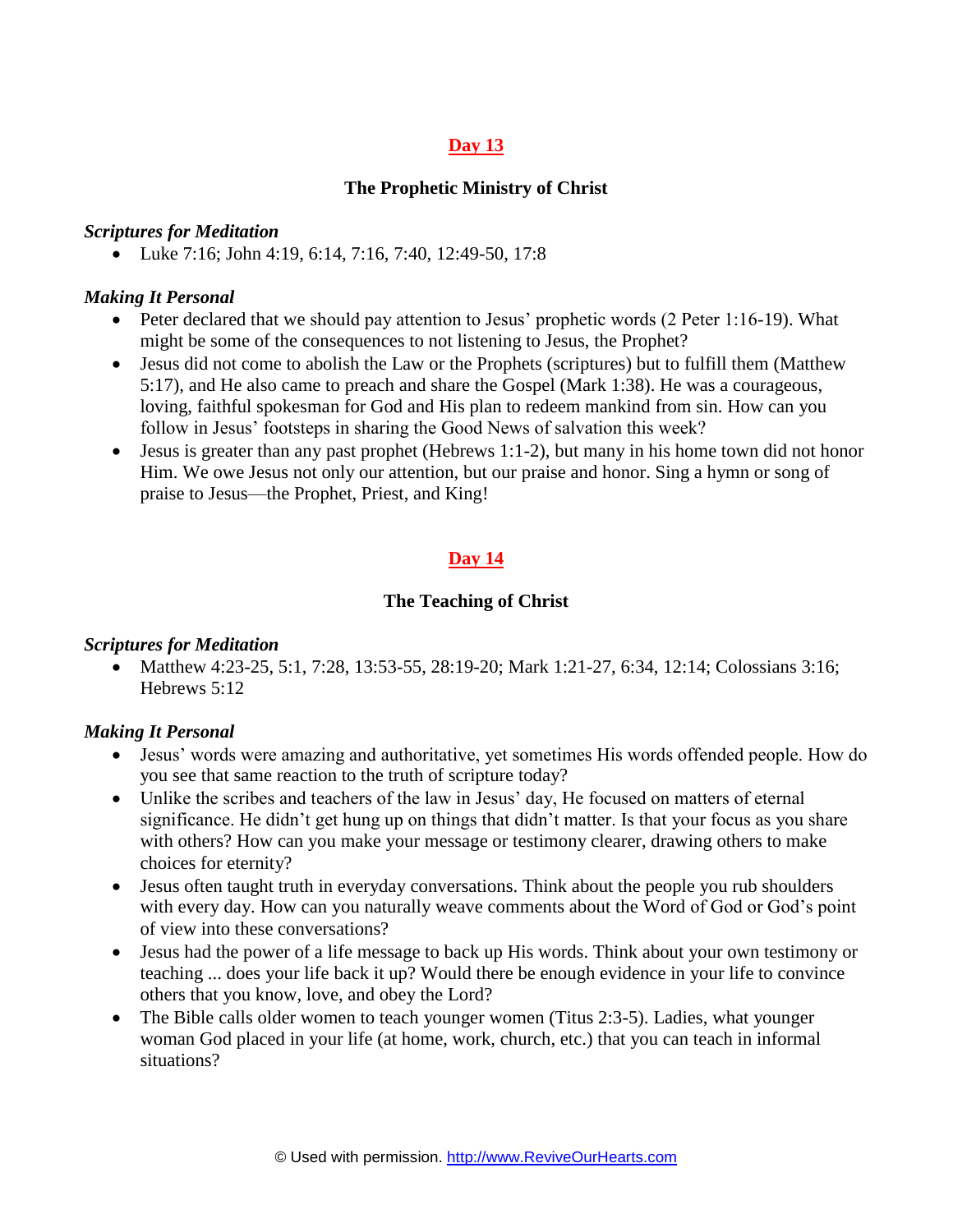## **The Humility of Christ**

### *Scriptures for Meditation*

• Matthew 21:5; Luke 22:42, 23:46; John 5:19, 30; 8:28; 1 Corinthians 15:28; Philippians 2:5-8

### *Making It Personal*

- We get so proud sometimes, don't we? How does Jesus' example of humility touch your heart or make you think about your own life? Can you see areas of pride that are destructive to your life?
- We like to be "independent." Our culture promotes it. It's one thing to be competent, but quite another to be proud and independent, believing we need no one's help—even God's. Think about the different aspects of your life (finances, work, relationships, time, hobbies, habits, etc.), and consider whether you are independent of God in any area.
- Jesus submitted to the Father's will in all things. By submitting, He fulfilled the plan of the Father for His life. God has a plan for your life, too—have you fully submitted to His will? If not, what is your point of pride?

# **Day 16**

### **The Serenity of Christ**

#### *Scriptures for Meditation*

• Psalm 131:1-2; Daniel 3:17-18; Matthew 11:28-30

- What kinds of circumstances are likely to trigger stress and drive you away from serenity? Can you identify the first signals that you have crossed over the line from serenity to stress, panic, or anxiety?
- Are you given to moodiness? Do you want to manage those emotions? Biblical mood management possible as we look to the example of Christ and the resources we have in Him, the Holy Spirit, and the Word of God.
- Think of the most serene person you know. What are some signs of his/her serenity?
- Consider Jesus' example of serenity in a storm, faced by a friend's death, when persecuted, and even facing death. Jesus had the same resources to face these struggles that we do. What does His example of serenity teach you?
- What part does praise play in serenity?
- How can knowing that God is sovereign and in control help us live in serenity?
- Maybe you have no struggles right now, but you are inwardly in turmoil. Take this anxious spirit to your heavenly Father, and ask Him to show you how to lay down your tension at His feet and fix your hope in Him.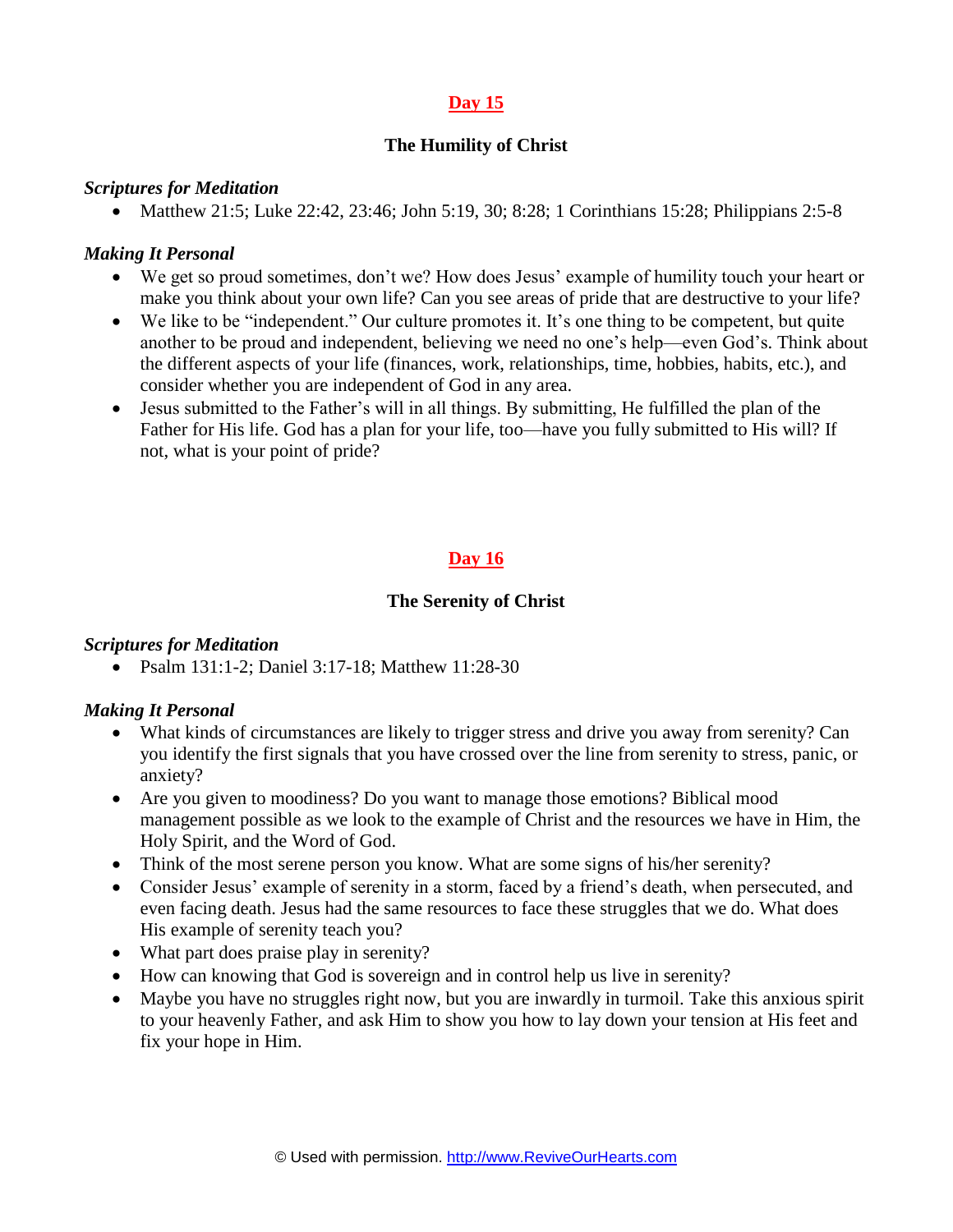### **The Prayer Life of Christ**

#### *Scriptures for Meditation*

 Luke 3:21-22, 6:12-13, 9:28-29, 11:1-13, 22:39-46, 23:34; John 11:41-42, 12:27-28, 17:1-26; 1 John 5:14-15

### *Making It Personal*

- Jesus felt it was necessary, in His humanness, to rely on the Father. Do you sense this, too? Consider John 15:5: "...without me you can do nothing." How would embracing this truth change your prayer life?
- We tend to pray for the "biggies," the problems and challenges in our lives; but what does Jesus' example teach us about everyday prayer?
- What part of Jesus' high priestly prayer in John 17 motivates you to live closer to God or glorify Him more?
- When is your best time to pray, given your current workload? If it's a struggle, what can you do to alter your schedule to make time for this spiritual priority?
- Do you have the confidence that God hears you today when you pray? If not, what might be standing in the way, robbing you of intimacy in prayer?
- How can fervent prayer help you overcome temptation?
- $\bullet$  How does the truth that Jesus is praying for you (Hebrews 7:25; Romans 8:34) make you grateful for this aspect of your incomparable savior?

# **Day 18**

### **The Soul-Anguish of Christ**

### *Scriptures for Meditation*

• Matthew 26:36-37; Mark 14:33-39; Luke 22: 34, 43-44

- As your read the account of Jesus in the Garden of Gethsemane, picture yourself there, watching Him struggle. Consider that this struggle was not for Himself, but for the burden of sin that He would soon take on ... for you (2 Corinthians 5:21). How would you respond, if you were there?
- Jesus knew the intense battle He would face at the cross, and He resorted to "prayers and supplications with loud cries and tears" before the Father (Hebrews 5:7) in Gethsemane. Have you ever struggled in soul-anguish over the weight of your sin? What lifted the burden?
- Jesus, the Sinless One, was in agony over the horror of sin; yet we take sin so lightly sometimes. How does seeing sin the way Jesus saw it motivate you to examine your heart or confess your sin?
- Are you struggling with a temptation? Jesus died to give you victory. Go to Him now in prayer, and ask Him for the courage to be faithful and make the righteous choice when that temptation comes again.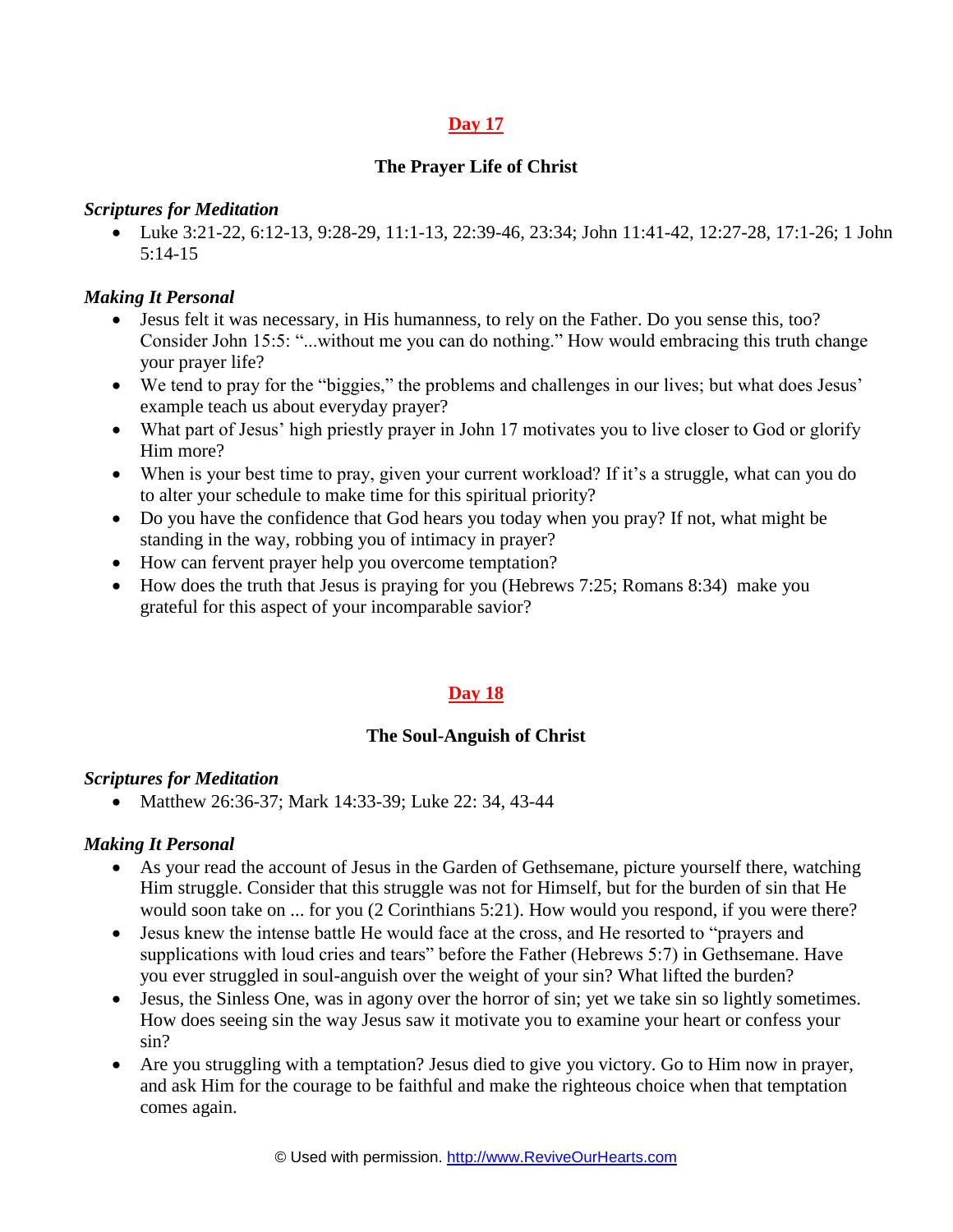### **The Trial of Christ**

#### *Scriptures for Meditation*

• Matthew 26:1-2, 57-68; Luke 23:13-25; John 18:28-40

#### *Making It Personal*

- Though Pilate declared of Jesus, "I find no guilt in this man" (Luke 23:4), the travesty of the trial continued. Even in this mockery of justice, God's plan was not thwarted. He used these acts of sinful men to His own purposes, to make a provision to redeem us from sin. How does this help you to believe that God has a greater plan in the sufferings you might experience as a believer?
- Have you encountered some level of persecution in your community, on the job, or even in your church for your stand for holiness? Remember that Jesus experienced that, too, and He committed Himself to the Father. What would that "commitment" look like in your situation?
- We all deserve the unjust treatment that Jesus received before His crucifixion. Spend a moment in gratitude and worship of Jesus for His amazing grace in taking your place and giving you freedom.

### **Day 20**

#### **The Majestic Silence of Christ**

#### *Scriptures for Meditation*

• Isaiah 53:6-7; Matthew 26:63, 27:11-14; Mark 14:57-61; Luke 23:8-10; 1 Timothy 6:13

- Jesus—the serene, dignified Son of God—was such a contrast to those who cried out for his death. He did not speak up to defend Himself, but rather committed his fate to the Father. What is your typical response when others speak against you or falsely accuse you?
- The root of Jesus' majestic silence was His humility. Read Philippians 2:1-11. How can you imitate Christ's humility?
- Whenever Jesus did speak, He was completely in control. He knew what to say and when to stop talking. He was most concerned about God's honor. How can you use your trials to bring glory to God?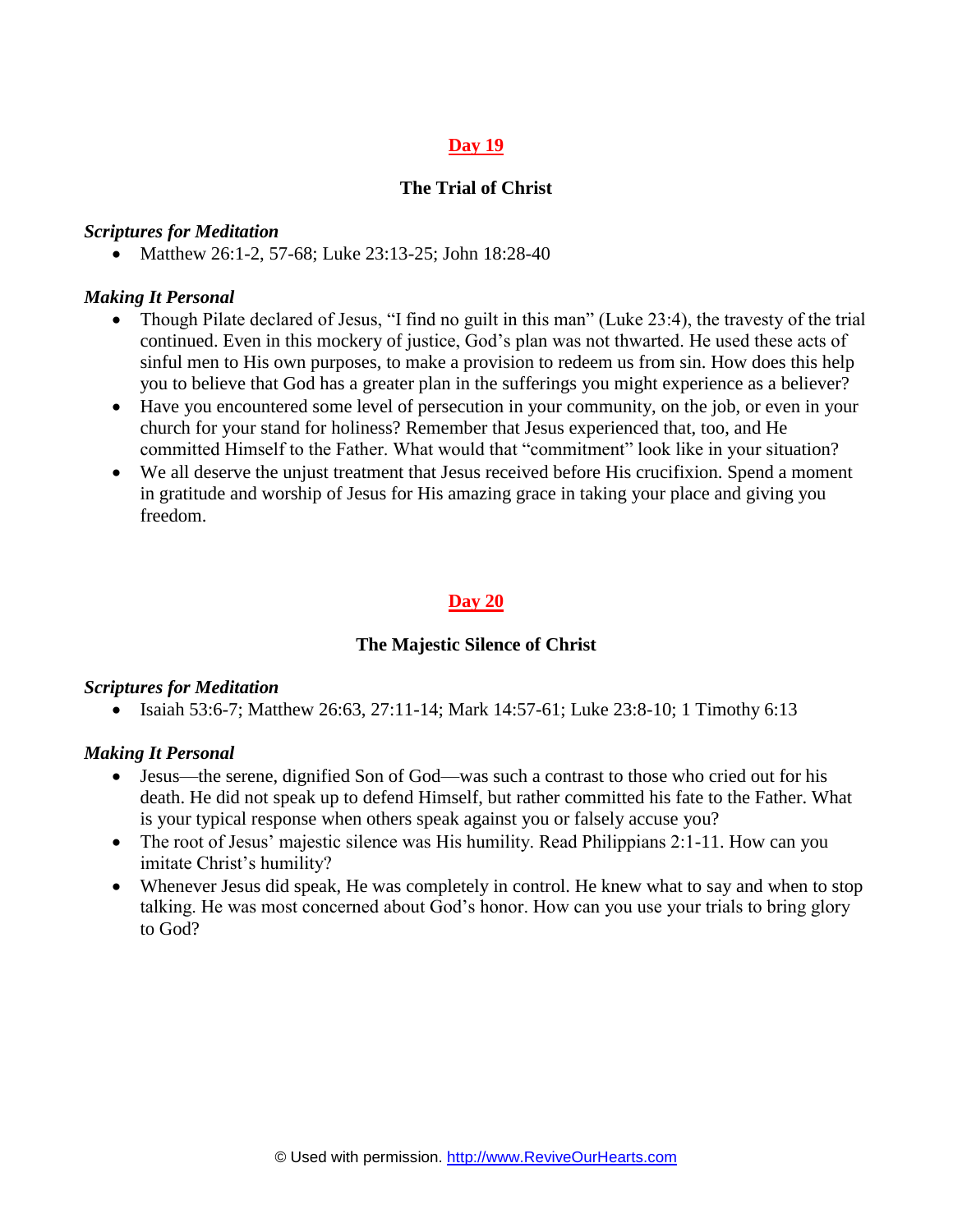### **The Atoning Work of Christ**

#### *Scriptures for Meditation*

 Leviticus 4:27-31; Isaiah 53:4-6; John 1:29; Galatians 2:20, 3:13; 2 Corinthians 5:21; 1 Peter 2:22-24; Hebrews 9:12, 26; 10:1-4

#### *Making It Personal*

- Though there is nothing, according to the Bible, that we can do to atone for our own sin, do you ever find yourself trying to "do" for God—to win His favor? In what part of your life are you most tempted to substitute good works for God's sufficient provision?
- Do you know with confidence that you are a child of God? Have you received the sacrifice Jesus made as payment for your sin, and handed over your life to the Lord to follow and obey Him? If you have, take a moment to express your gratitude to Christ for His atoning work for you.
- Because of Christ's atonement, you can be clean, reconciled to God, and restored to fellowship with Him. If you still have a guilty conscience, there may be some area/s that you need to confess and leave "under the blood" of that sacrifice. Ask God to show you where sin has crept in, and confess it (John 1:9).

### **Day 22**

#### **The Word of Forgiveness**

#### *Scriptures for Meditation*

• Isaiah 53:13; Luke 6:2-28, 23:32-34; Acts 3:15, 17; 1 Timothy 1:13-14

- Jesus illustrated the importance of prayer during His life on earth, and His prayers on the cross were profound—full of rich truth. What does it mean to you that Jesus felt it was important to pray on the cross for others, and especially His enemies?
- On the cross, Jesus turned to His father when life seemed darkest. How does His example encourage you to turn to Father God when trials come?
- Ignorance of God's truth is not the same as innocence. Think of people you know who do not know the truth of the Gospel. Consider this: they will not stand in "innocence" before God. Will you be the one to bring them the truth they so desperately need?
- In spite of our sinful rebellion against God, Jesus longs to forgive us. He shed His blood to make forgiveness possible (Hebrews 9:22). Have you received His forgiveness? If you have, do you forgive others, as He has forgiven you? (See Matthew 6:12.)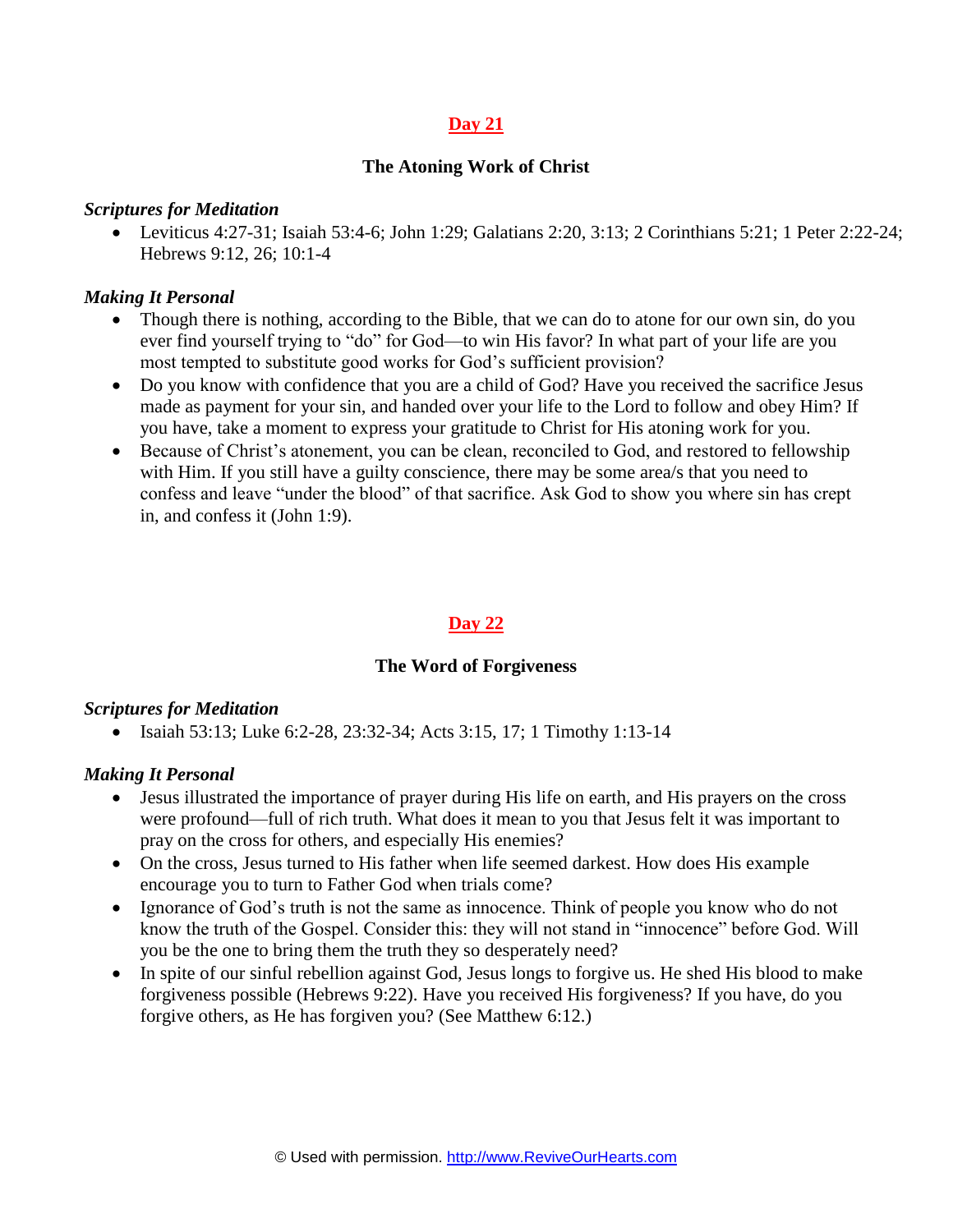### **The Word of Assurance**

#### *Scriptures for Meditation*

Luke 23:32-43; John 6:37; 2 Corinthians 5:6-8; Ephesians 2:8-10; 1 Peter 1:3-5

### *Making It Personal*

- Although it is good to examine our hearts to be sure we have trusted in Christ alone for salvation (2 Corinthians 13:5), God never intends for His children to doubt their salvation. How do you know that you are a child of God? How do Jesus' words of assurance on the cross encourage your faith?
- God opened the eyes of the dying thief to his need for Jesus. He knew that he could never save himself. When did you first realize that you needed the Lord? What did God use to open your eyes to your need of the Savior?
- Entrance into eternity with God is not a matter of our religion, ritual, heritage, or good works. It's all a matter of our plea for mercy and God's rich grace toward us. Meditate a few minutes on the love, mercy, and grace of God in your life.... and express your thanks to Him for this precious gift.
- Perhaps you have loved ones or friends who are still rejecting Christ. Ask God for fresh opportunities to extend the Gospel message to them. They may come to know him in their final moments, just like the penitent thief. Take time to pray for them now.

# **Day 24**

### **The Word of Devotion**

#### *Scriptures for Meditation*

• Matthew 12:48-50; John 19:23-27; 1 Peter 5:7; Hebrews 4:15

- Jesus glorified God by providing for His earthly mother before His death, thus fulfilling the law to honor her (Exodus 20:12). His life example of caring for family responsibilities should encourage us to care for our own families' needs. Is there an area where you could do better in this area – honoring parents or caring for family needs?
- Jesus' family is now made up of all who have trusted Him for salvation. How can you help your relationship with Him grow? What part of that relationship blesses or encourages you the most?
- How can you encourage the great family of God in your community spiritually, socially, and financially?
- Ask God to open your eyes as you look around your local church. Find someone who needs caring "family" connections—perhaps an orphan, a widow, a single mom, a college student, or someone in the military. Use your spiritual gifts or resources to meet a specific need, or open your home and include that person at family gatherings or a private meal.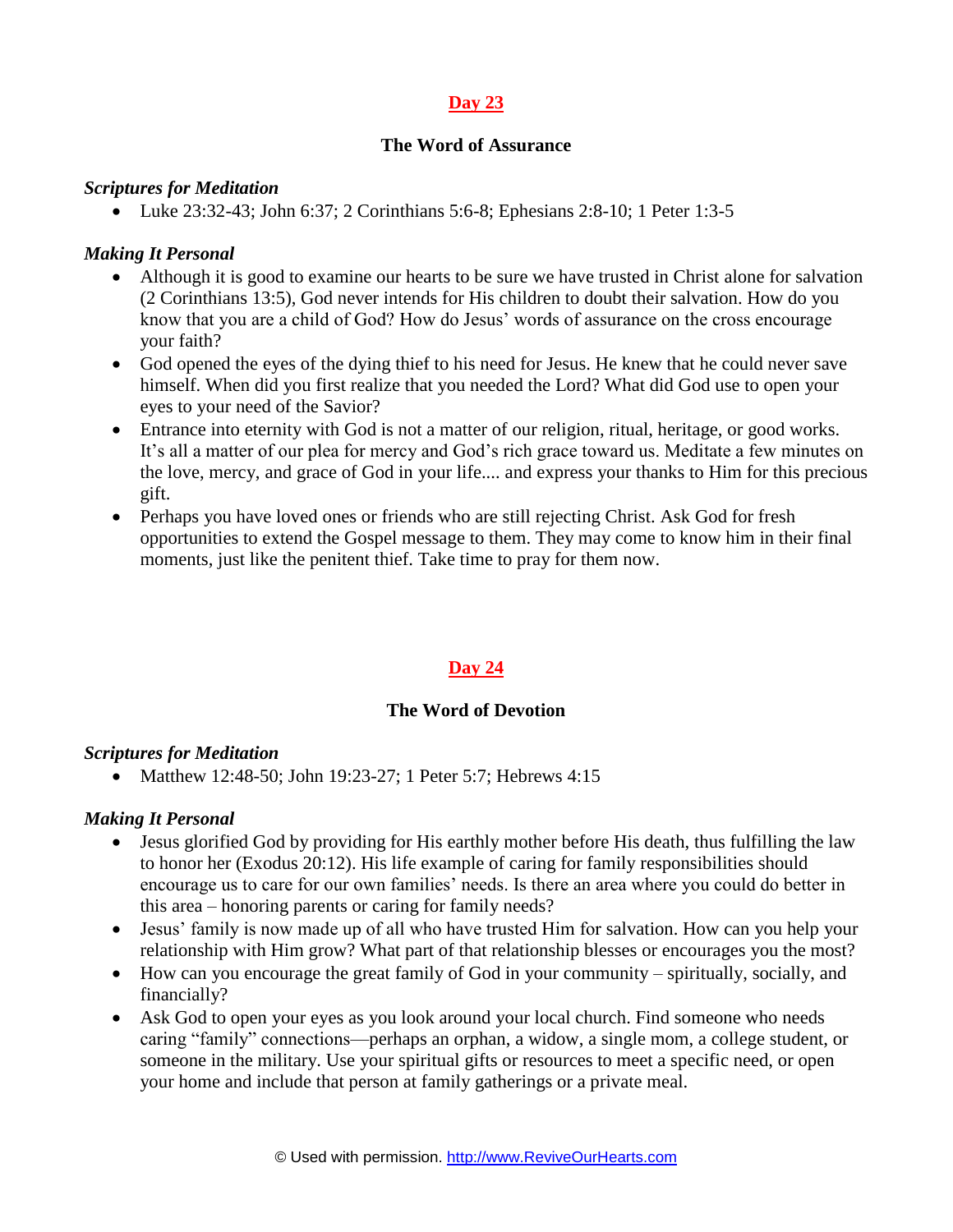## **The Word of Dereliction**

#### *Scriptures for Meditation*

• Psalm 22:1, 23:4; Isaiah 53:6; Matthew 27:45-49; 2 Corinthians 5:21; Hebrews 13:5-6

### *Making It Personal*

- In the intense darkness of the hour, Jesus cried out in anguish, "... God, why have you forsaken me?" As the Father laid our sins upon His Son, the weight of the curse we deserved (Galatians 3:10-13) made Jesus feel forsaken. Indeed, He *was* forsaken! He endured that awful separation with you and me in mind. Can we ever thank Him enough? Take a minute to express your gratitude.
- Have you felt the full impact of your sinfulness? Consider that Jesus bore not only your sin, but the sins of the whole world (1 John 2:2). Though He suffered, He knew the joy awaiting Him (Hebrews 12:2)—eternity with those who would place their faith in Him. If you have placed your trust in Jesus, are you willing to obey God, no matter where it leads you?
- Jesus suffered, yet He knew His Father's purpose, and it helped Him endure to the end. Though you might not have understood the purposes of God in your trials, how does trusting that He is in control and has a plan help you endure suffering?

### **Day 26**

#### **The Word of Agony**

#### *Scriptures for Meditation*

• Psalm 22:14-5; 29:4, 9, 20; John 19:28-30

- If anyone ever doubted the humanness of Christ, His words of physical anguish—"I thirst" made it clear that He was one of us. How does this simple declaration move you to identify with Jesus, who was not ashamed to identify with you?
- Jesus took the full cup of suffering so He could be sympathetic to our need. He was a "merciful and faithful high priest" (Hebrews 2:17). If He was so committed to you before His death on the cross, what does this say to you about His commitment to intercede for you now? (See Romans 8:34)
- Jesus deeply respected the Word of God, and waited to express His physical anguish until "all was finished (John 19:28). He was submissive to the Father's will, even in the midst of suffering. How do you respond in suffering? Are you seeking God's will, or entirely focused on circumstances?
- Nancy presented a picture of spiritual thirst for restoration of fellowship with God (Psalm 42:1-2). What in your life shows that you are spiritually thirsty for intimacy with the Lord? Where is your thirst going to be satisfied? (See John 7:37-38.)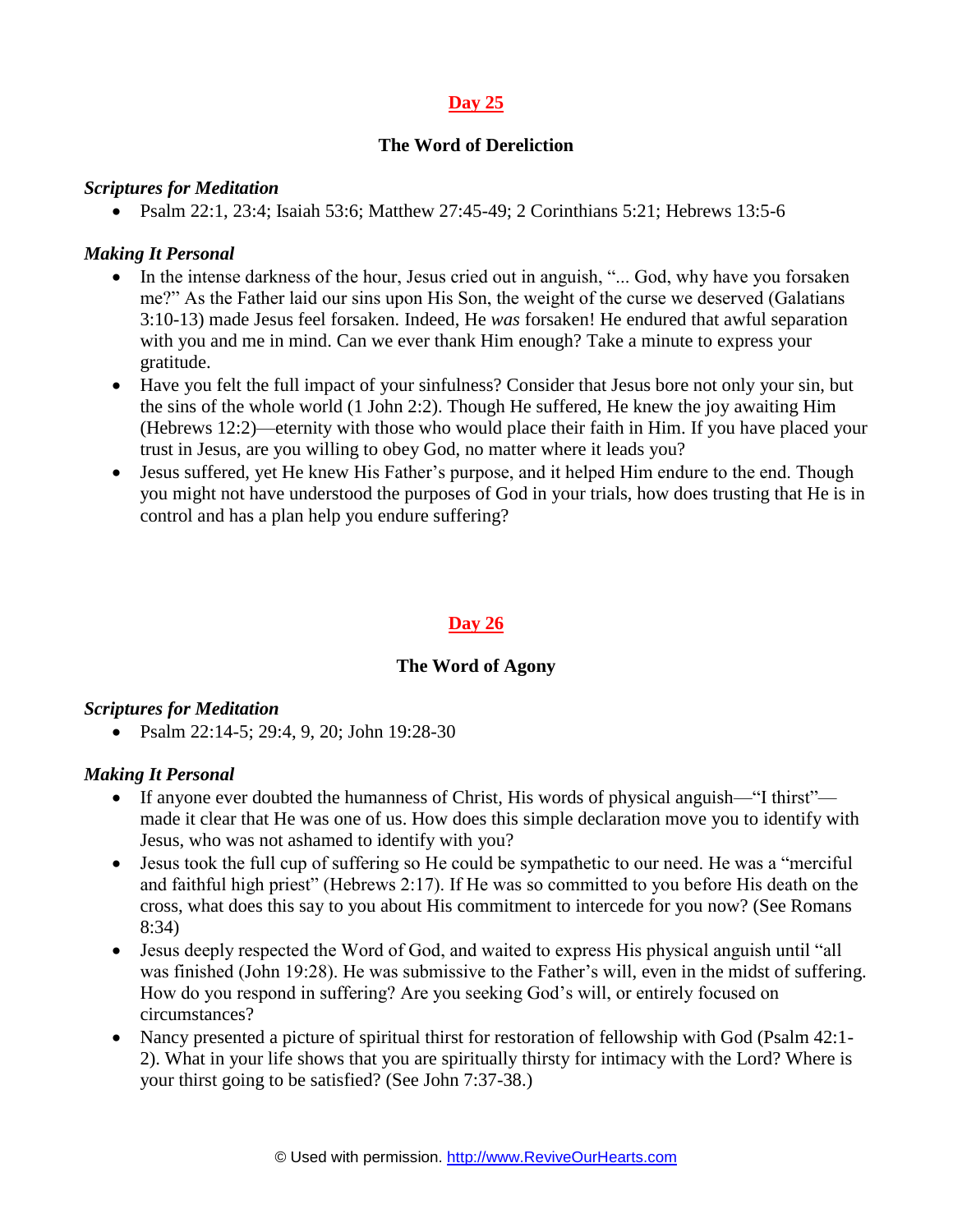# **The Word of Triumph**

### *Scriptures for Meditation*

• Luke 2:49, John 17:4, John 19:28-30

### *Making It Personal*

- On the cross, Jesus fulfilled prophecy and finished the mission God sent Him to do. His suffering was ended and glory was ahead. But many other things were accomplished when Jesus cried, "It is finished." For one, the debt of sin was cleared—paid in full—and God was fully satisfied. If you have trusted Christ, rejoice in thanksgiving now that no more sacrifice is required.
- Have you ever considered the terror in a criminal ready to die for his crimes? We are all sinners, worthy of condemnation, death, and separation from God. But the Bible says there is now "no condemnation" for those who are in Christ Jesus" (Romans 8:1). What does this mean to you?
- The Father was satisfied by the death of His Son for our sins. This means that nothing else is necessary; there is nothing that can be added. Think of a time when you thought your good works would appease God and make Him accept you more, and then read Ephesians 1:6. Where does your acceptance lie?
- The battle against Satan has been won. He is a defeated foe, because of Jesus' victory on the cross. How does your life illustrate this truth? If not, do you need to apply this truth? Read Hebrews 2:14-15 and Romans 6:1-14 to encourage yourself to live in holiness—your life "crucified with Him" (Jesus).

## **Day 28**

### **The Word of Confidence**

### *Scriptures for Meditation*

Psalm 31:1-15; Luke 23:44-49; Acts 7:59-60; 2 Timothy 1:12

- As people watched Jesus die, some were no doubt transformed by His words. One thief sought Him for salvation. One centurion saw Jesus' true nature as the Son of God. As people watch your life, what do they understand about Jesus from observing your conduct and responses?
- We've studied how Jesus committed His life's work to the Father's will, and then committed His spirit to the Father's care in death. Have you committed your life into the hands of your Heavenly Father? How does your life show that you believe your life is not in the hands of circumstances, but in God's hands?
- Jesus died as He lived. If you die as you have lived, how will you die? What do you think that would look like?
- David said to God, in Psalm 31:15, "My times are in your hand..." David believed that God is in control, and that he could trust God with his life (verse 14). How does your life show that you believe your "times" (life, length of life) are in God's control?
- Stephen's words in death (Acts 7:59-60) show that he understood the victory he had in Christ, and he even forgave those who killed him. As Paul said, for the believer there is no "sting" of death (1 Corinthians 15:5). How does knowing this help you prepare for your own death?